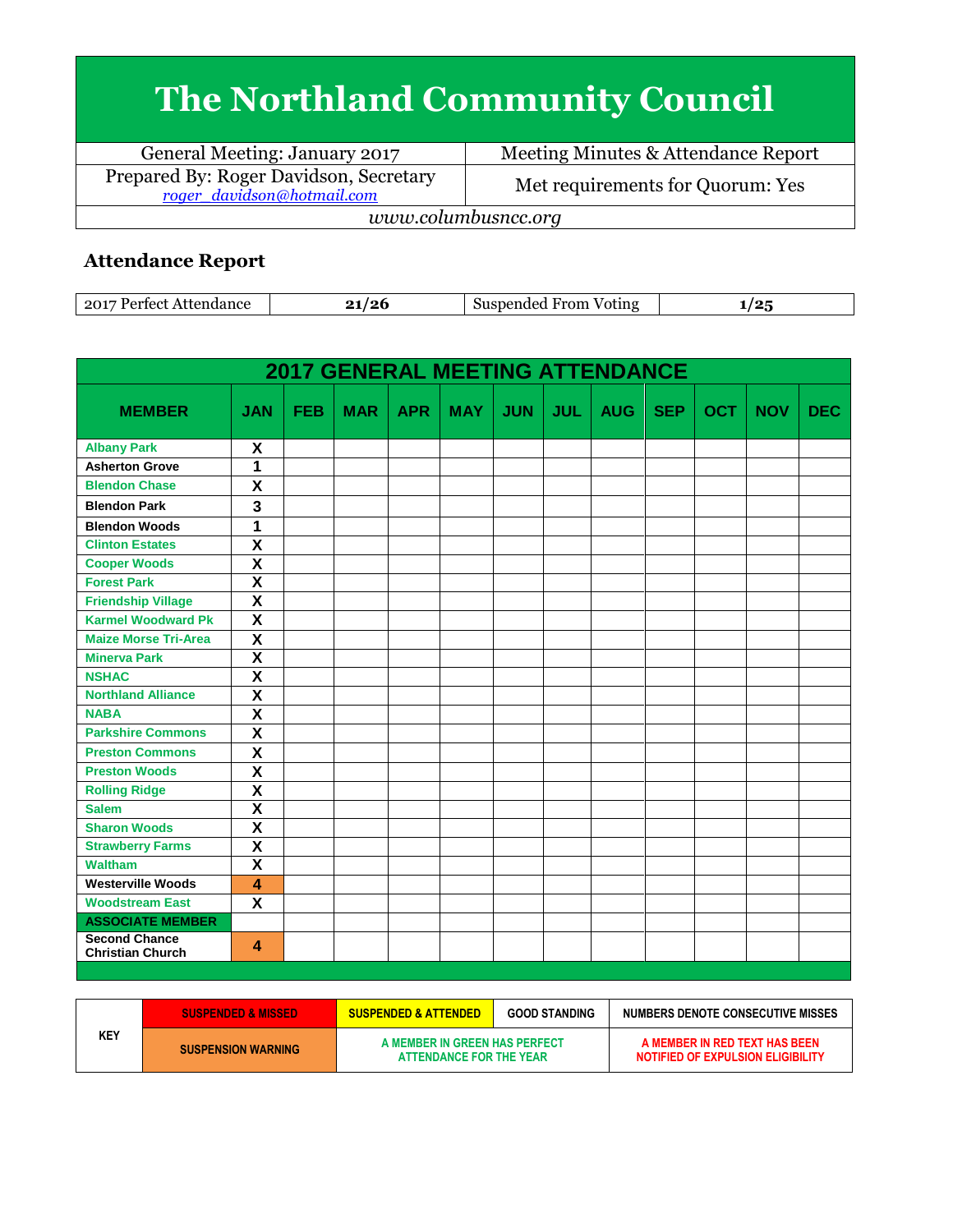## **Meeting Minutes**

| <b>Roll Call</b>                                               | Meeting Called to Order: 7:04 PM<br>$\bullet$                                                                                                                                                                                                                                                                                                                                                                                                                                                                                                                                                                                                                                                                                                                                                                                                                                                                       |
|----------------------------------------------------------------|---------------------------------------------------------------------------------------------------------------------------------------------------------------------------------------------------------------------------------------------------------------------------------------------------------------------------------------------------------------------------------------------------------------------------------------------------------------------------------------------------------------------------------------------------------------------------------------------------------------------------------------------------------------------------------------------------------------------------------------------------------------------------------------------------------------------------------------------------------------------------------------------------------------------|
|                                                                | Roll was taken. See above chart for details.<br>$\bullet$<br><b>Liaison Reports</b>                                                                                                                                                                                                                                                                                                                                                                                                                                                                                                                                                                                                                                                                                                                                                                                                                                 |
| <b>Columbus Fire Department</b>                                |                                                                                                                                                                                                                                                                                                                                                                                                                                                                                                                                                                                                                                                                                                                                                                                                                                                                                                                     |
| Station 24                                                     | No report<br>$\bullet$                                                                                                                                                                                                                                                                                                                                                                                                                                                                                                                                                                                                                                                                                                                                                                                                                                                                                              |
| <b>Columbus Police Department</b><br><b>Officer Larry Geis</b> | Don't really have anything new, two hotels in the city that we<br>$\bullet$<br>have objected to their licenses for 2017, have that hearing<br>next week. QUESTION - Any in the northland area?<br>$ANSWER - No$ , one in west and other on the far east.                                                                                                                                                                                                                                                                                                                                                                                                                                                                                                                                                                                                                                                            |
| <b>City Attorney's Office</b><br><b>Bill Sperlazza</b>         | Two updates on hotel stuff, VP of bank that owns the<br>$\bullet$<br>Columbus Inn and Suites and the Roadway Inn on Zumstein<br>Drive sent an email about two potential bidders on the<br>property, will follow up if it moves forward to make sure they<br>are talking to the right people.<br>Hope to file an abatement case on the Ramada on Sinclair<br>$\bullet$<br>Road in the next few weeks based on numerous code<br>violations.<br><b>QUESTION</b> – Status on court directive regarding former<br>$\bullet$<br>pool to be filled in? <b>ANSWER</b> – Asked code inspector to<br>check it out and he took pictures, not filled in to Bill's<br>satisfaction and will ask court to file contempt charges.                                                                                                                                                                                                  |
| <b>City of Columbus Community Liaison</b><br>Dick Graham       | <b>QUESTION</b> - Regarding traffic speed signs on Cooke Road<br>$\bullet$<br>that shows speeds as well, is it possible to get those in other<br>places? ANSWER - Dick will check into it.<br><b>BLOGAN</b> – No communication from Transportation<br>$\bullet$<br>regarding KWP recommendation letter regarding child's<br>death after being struck by a car.<br><b>QUESTION</b> – Have noticed Semis are starting to show up<br>$\bullet$<br>overnight parking by West Banco and along the berms on<br>161 (as well as old vacant Kroger's parking lot). ANSWER -<br>Dick will check into it, has talked to National Church<br>Residences about parking in their lot.<br>Brought up existing issue with trash house on Forest Hills<br>Blvd and Ponderosa, trash along the road into the right of<br>way, Dick will check into it as well.<br>Discussion regarding three light poles down along 161.<br>$\bullet$ |
| <b>FACT &amp; Consider Biking</b>                              | No report<br>$\bullet$                                                                                                                                                                                                                                                                                                                                                                                                                                                                                                                                                                                                                                                                                                                                                                                                                                                                                              |
| David Roseman<br><b>Columbus Public Library Liaison</b>        |                                                                                                                                                                                                                                                                                                                                                                                                                                                                                                                                                                                                                                                                                                                                                                                                                                                                                                                     |
| Keith Hanson (Karl Road Branch Manager)                        | No report<br>$\bullet$                                                                                                                                                                                                                                                                                                                                                                                                                                                                                                                                                                                                                                                                                                                                                                                                                                                                                              |
| <b>Northside Health Advisory</b><br><b>Trevor Secord</b>       | Changed location of meetings to the new Kroger meeting<br>$\bullet$<br>area.<br>They are looking for a co-chair to join Trevor, might have<br>$\bullet$<br>one.<br>During December meeting, talked about not going to<br>$\bullet$<br>continue to be viable unless can get more involvement from<br>NCC constituents.                                                                                                                                                                                                                                                                                                                                                                                                                                                                                                                                                                                               |
|                                                                | <b>Selected Discussions</b>                                                                                                                                                                                                                                                                                                                                                                                                                                                                                                                                                                                                                                                                                                                                                                                                                                                                                         |
| <b>Round Table Discussion</b>                                  | Sharon Woods - Held Santa visits and lighting contest with<br>$\bullet$<br>4 different categories, Dec dinner at Hunan House.<br>Salem - Had caroling and pizza party at monthly meeting.<br>٠<br>MPCA – Had to cancel horse carriages, but had a kid's party<br>٠<br>and a lighting contest.<br>Strawberry Farms - Had a Santa visit.<br>$\bullet$<br>JDUFFIELD - Ohio Historical Village off 71 had a Dickens<br>٠<br>Christmas performance.                                                                                                                                                                                                                                                                                                                                                                                                                                                                      |
|                                                                | <b>NCC Officer Reports</b>                                                                                                                                                                                                                                                                                                                                                                                                                                                                                                                                                                                                                                                                                                                                                                                                                                                                                          |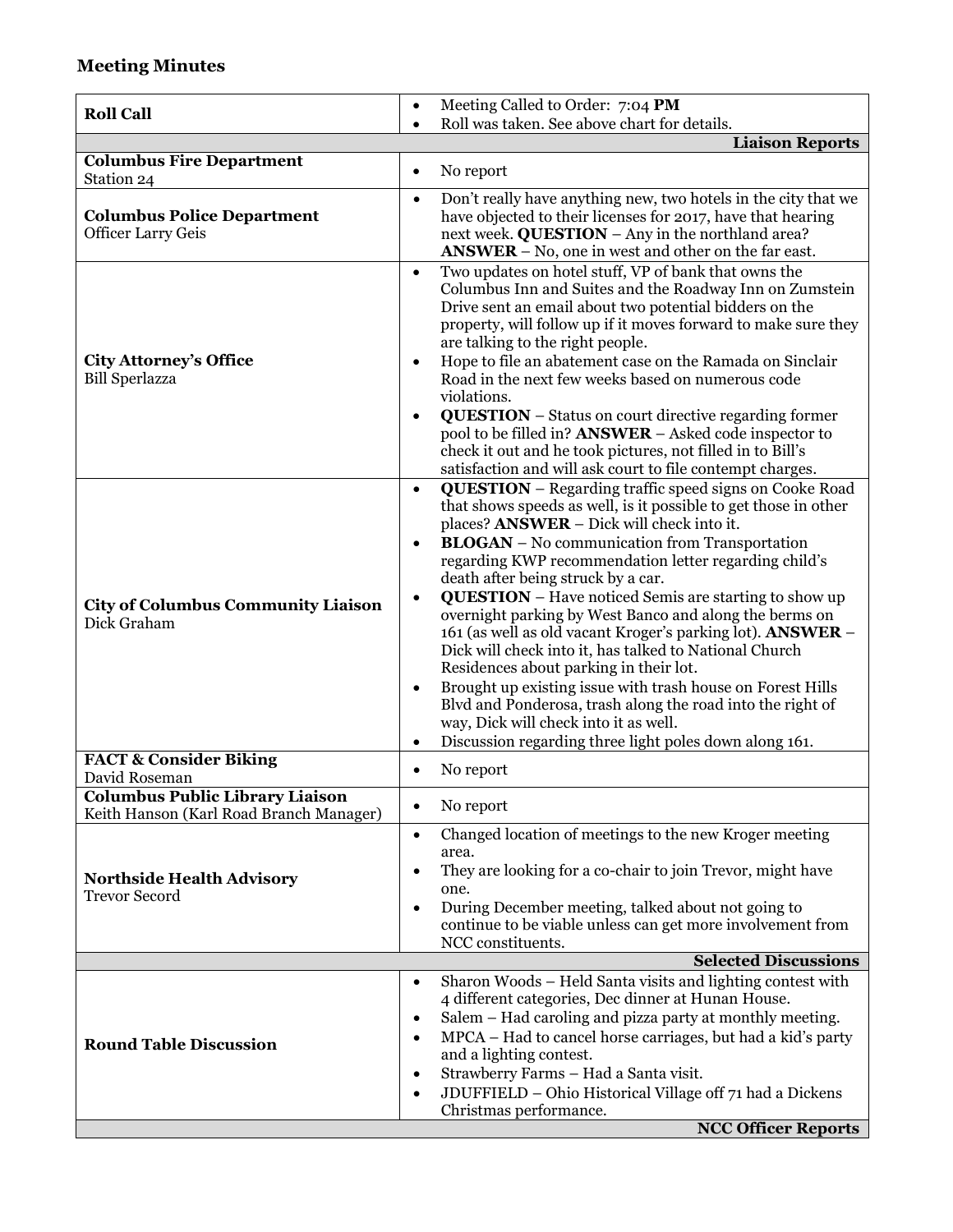| <b>Treasurer</b><br><b>Felix Quachey</b>                        | No report<br>$\bullet$                                                                                                                                                                                                                                                                                                                                                                                                                                                                                                                                            |
|-----------------------------------------------------------------|-------------------------------------------------------------------------------------------------------------------------------------------------------------------------------------------------------------------------------------------------------------------------------------------------------------------------------------------------------------------------------------------------------------------------------------------------------------------------------------------------------------------------------------------------------------------|
| <b>Secretary</b>                                                |                                                                                                                                                                                                                                                                                                                                                                                                                                                                                                                                                                   |
| <b>Roger Davidson</b>                                           | No report<br>$\bullet$                                                                                                                                                                                                                                                                                                                                                                                                                                                                                                                                            |
| <b>Vice President</b><br>Alicia Ward                            | Doing something new, needs assistance working on NCC<br>$\bullet$<br>spotlighting a northland original restaurant every month<br>(NCC's Tasting Northland or something like that).<br>Looking for Civic events to be updated on the NCC Calendar<br>$\bullet$<br>so that we don't compete with association events with NCC<br>events. Can send emails to Alicia or Roger or use form on<br>website.<br>DCOOPER – Thanks to Alicia for coming to NABA and<br>$\bullet$<br>serving on the board.<br>KGILBERT - Have heard rumors that Giant Eagles are<br>$\bullet$ |
| <b>President</b><br><b>Emmanuel Remy</b>                        | closing stores including one in our area. Date for closure is<br>reported as early in March. EREMY - They are closing three<br>stores in the Columbus area.                                                                                                                                                                                                                                                                                                                                                                                                       |
|                                                                 | <b>NCC Committee Reports</b>                                                                                                                                                                                                                                                                                                                                                                                                                                                                                                                                      |
| <b>Nominating Committee</b><br>Ken Gilbert                      | No report<br>٠                                                                                                                                                                                                                                                                                                                                                                                                                                                                                                                                                    |
| <b>Banquet Committee</b><br>Alicia Ward, Chair                  | Thanks to everyone for turning in list of names for the<br>$\bullet$<br>banquet mailing. If you haven't done so, please fill out<br>update forms for banquet mailing list.<br>Date of the banquet is April 12 <sup>th</sup> at Monaco's Palace.<br>$\bullet$<br>Volunteer award forms are going to be due at the next NCC<br>$\bullet$<br>meeting, all forms are on the website and Alicia will be<br>emailing out as reminder. Civic of the year is based on<br>association volunteer/attendance to NCC events as well.                                          |
| <b>Independence Day Parade Committee</b><br>Anna Winders, Chair | <b>EREMY</b> - Things seems to be moving along, have a really<br>$\bullet$<br>good connection for a flyover.<br>Please see if you can get volunteers from your organization<br>$\bullet$<br>to attend meetings.                                                                                                                                                                                                                                                                                                                                                   |
| <b>Development Committee</b><br>Bill Logan, Co-Chair            | There will be upcoming items in January, also please<br>$\bullet$<br>maintain accurate membership mailings.                                                                                                                                                                                                                                                                                                                                                                                                                                                       |
| <b>Graphics and Code Task Force</b><br>Bill Logan, Coordinator  | Report via email, will be for last two months.<br>$\bullet$<br>Two things to bring to NCC's attention, one regarding<br>$\bullet$<br>graphics content per Federal ruling that municipalities do<br>not have the legal right to limit wording on graphics and the<br>other regarding the City's decision to revise code regarding<br>"repeat offenders".<br><b>QUESTION</b> - Issues with shop next to bowling alley with<br>$\bullet$<br>flashing window lights-ASNWER - Three code violations<br>on them, other's with flood lights as well.                     |
|                                                                 | <b>Additional Discussions</b>                                                                                                                                                                                                                                                                                                                                                                                                                                                                                                                                     |
| <b>Other Old Business</b>                                       | No report<br>$\bullet$                                                                                                                                                                                                                                                                                                                                                                                                                                                                                                                                            |
| <b>Other New Business</b>                                       | No report<br>$\bullet$                                                                                                                                                                                                                                                                                                                                                                                                                                                                                                                                            |
| <b>Open Forum</b><br>Comments, Announcements                    | Councilmember Michael Stinziano's community hours are:<br>$\bullet$<br>January 7- Northern Lights Library - 2:30 PM to 4:00<br>$\circ$<br><b>PM</b><br>January 11- Driving Park Library - 6:00 PM to 7:30 PM<br>$\circ$<br>January 18- Panera Bread - East Broad - 9:00 AM to<br>$\circ$<br>10:30 AM<br>January 28- Tim Hortons-Great Western Shopping<br>$\circ$<br>Center-1:00 PM to 2:30 PM<br>Date of the NCC Awards Banquet is April 12 <sup>th</sup> at Monaco's<br>Palace.                                                                                 |

## **Meeting Adjourned:** 8:04 **PM**